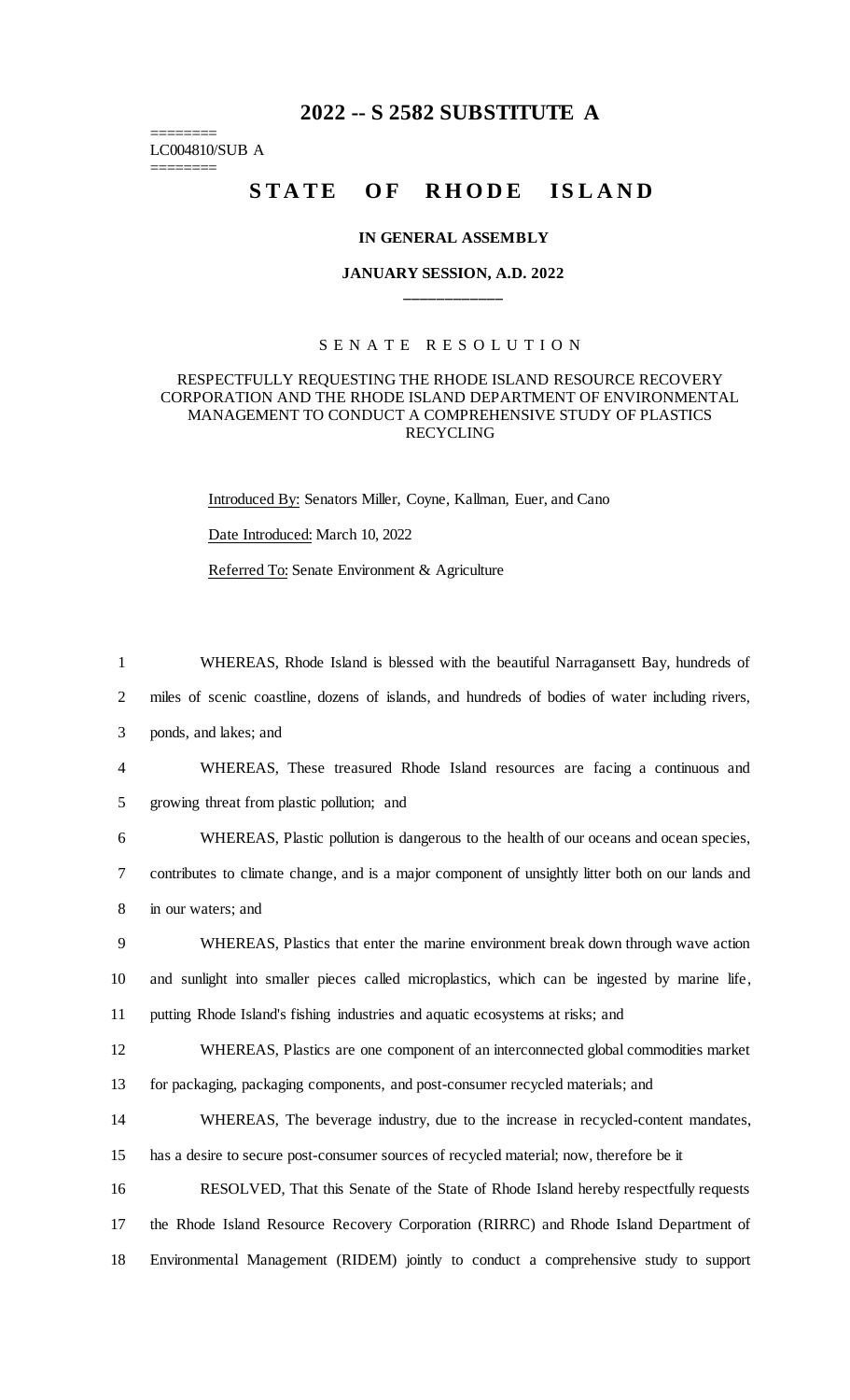expansion of markets for recycled materials; and if a market for recycled single stream does not exist, to support implementation of a bottle redemption program comparable to a program currently operating in the region. This study shall include:

- 1. A summary of Rhode Island's current requirements for plastics, glass, fibers, metals and aluminum recycling;
- 2. Estimates of the proportionate volume of plastics, glass, fibers, metals and aluminum recycled versus disposed of in landfills in Rhode Island;

 3. Available information on the fate of plastics, glass, fibers, metals and aluminum collected for recycling in Rhode Island;

 4. An analysis of plastics, glass, fibers, metals and aluminum generation by type and current method of disposal;

 5. Information regarding recycling markets including in-state recycling, and national and international markets;

 6. A review of current initiatives in neighboring states and nationally to reduce plastics, glass, fibers, metals and aluminum and additional financial and market tools that may be employed;

 7. A comparison of container deposit programs, including their methods and administration, that rely on state administration with those that utilize third-party nonprofit entity administration subject to state regulation;

 8. An analysis of the ways and means to enhance the development and expansion of markets for post-consumer recycled plastic, glass, fibers, metals and aluminum, including state and local purchasing and procurement practices;

 9. A study of the costs and practicality of new recycled content technologies, including successful approaches to recycled plastic, glass, fibers, metals and aluminum materials development employed by other states;

 10. An analysis of the trends in new plastics, glass, fibers, metals and aluminum being developed, opportunities for reduction and recycling, and market development;

 11. Recommendations for market-based recycling opportunities for plastics, glass, fibers, metals and aluminum;

 12. Recommendations for incentives for expanded in-state end uses for plastics, glass, fibers, metals and aluminum; and

 13. A detailed plan regarding what would be necessary to implement a bottle redemption program based on best practices as identified in the study in Rhode Island within two (2) years; and be it further